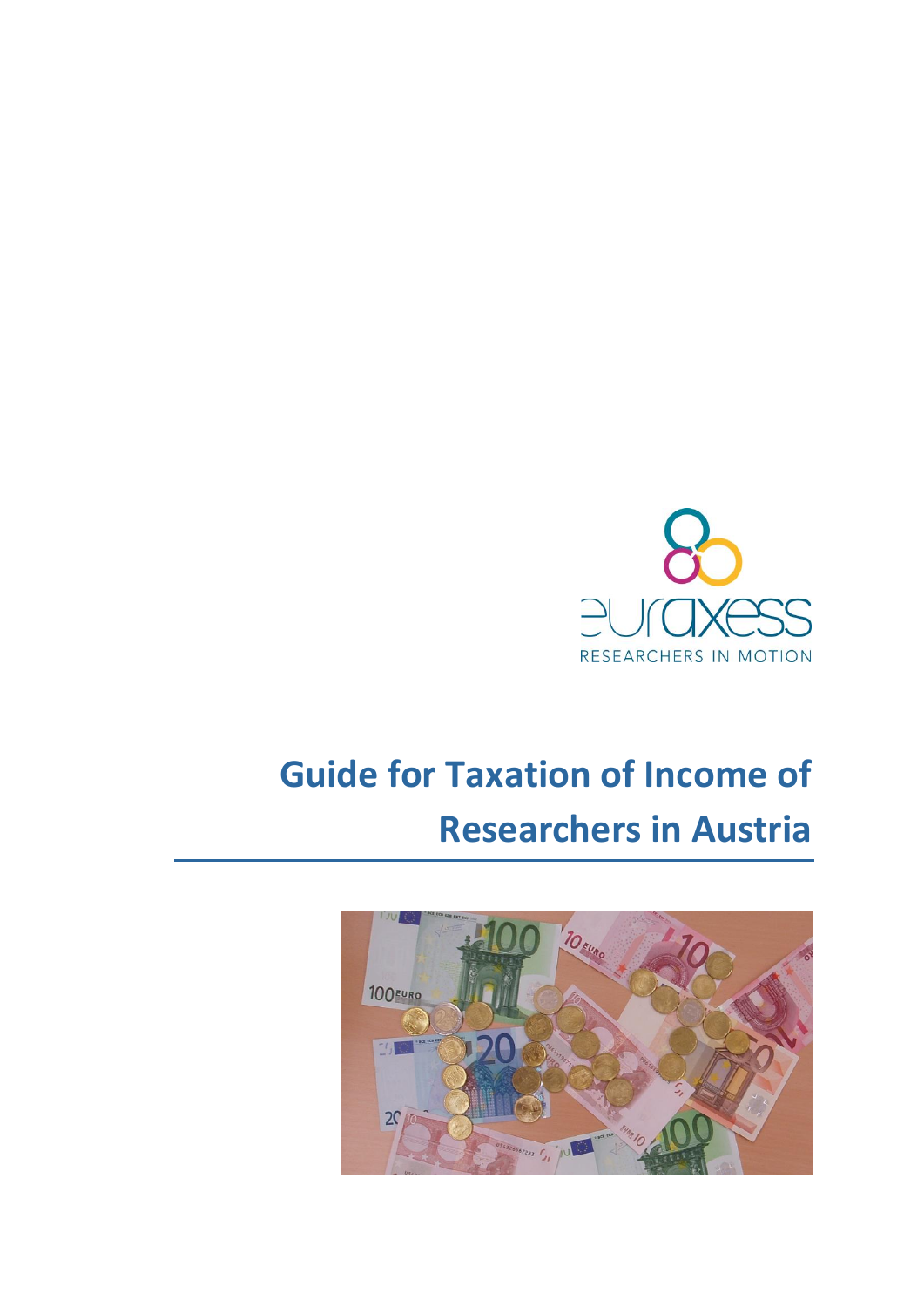If you are a researcher **planning your next stay in Austria**, look here for career opportunities and find relevant information and assistance

**[www.euraxess.at](http://www.euraxess.at/)**



**Acknowledgements:** Editor and Publisher: OeAD (Österreichische Austauschdienst)-Gesellschaft mit beschränkter Haftung **|** Austrian Agency for International Cooperation in Education and Research (OeAD-GmbH) **|** 1010 Vienna **|** Ebendorferstraße 7 **|** www.oead.at **|** Head Office: Vienna **|** FN 320219 k **|** Commercial Court Vienna **|** DVR 4000157 **|** ATU64808925 **|** Edited by: KIM – Communication **-** Information - Marketing **|** T +43 1 534 08-252 **|** F +43 1 534 08-999 **|** info@oead.at **|** Responsible for the content: EURAXESS Austria**|** Proofreading: Irmgard Schmoll **|** Layout: Maria Unger **|** Vienna, November 2013

The copyright for the picture used in this guide lies with the OeAD.

Produced within the project EURAXESS T.O.P. II and financially supported by the European Commission.

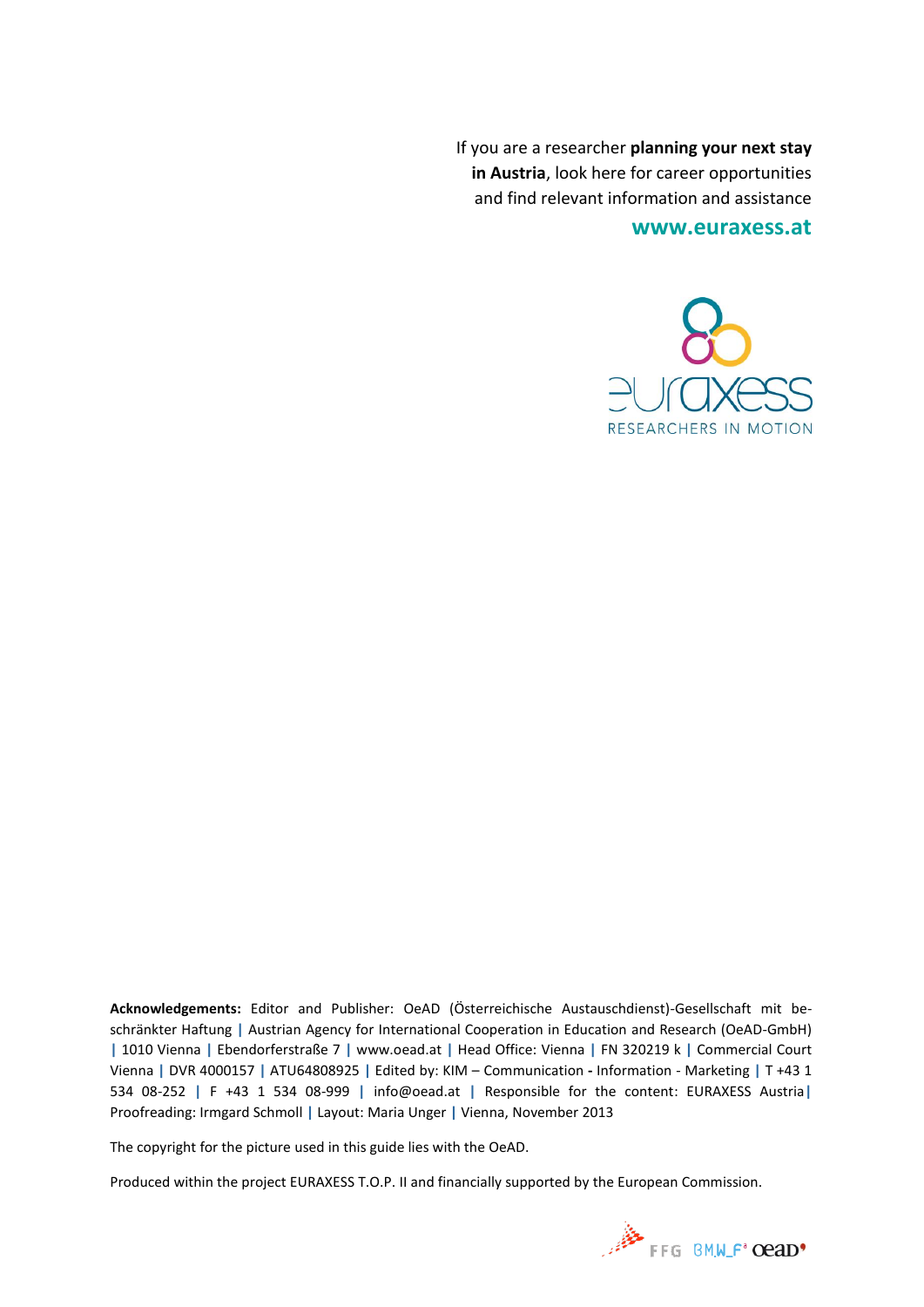#### **Dear Researcher!**

The purpose of this guide is to provide you an overview of the Austrian Income Tax Act (ITA) with special scope on the taxation of income of mobile researchers in Austria. It may serve as source of information for both mobile researchers and their host institutions. However, this guide cannot substitute individual counselling by tax authorities since the calculation of the effective amount of income tax is depending on the individual situation.

For questions and further information concerning tax please contact **[mobility@ffg.at](mailto:mobility@ffg.at)**.

Information provided in German is the citation of the relevant regulations and is especially from interest for host institutions and does not directly affect the individual researcher.

This Guide for Taxation of Income of Researchers in Austria will be available on the website of EURAXESS Austria: **[www.euraxess.at](http://www.euraxess.at/)**.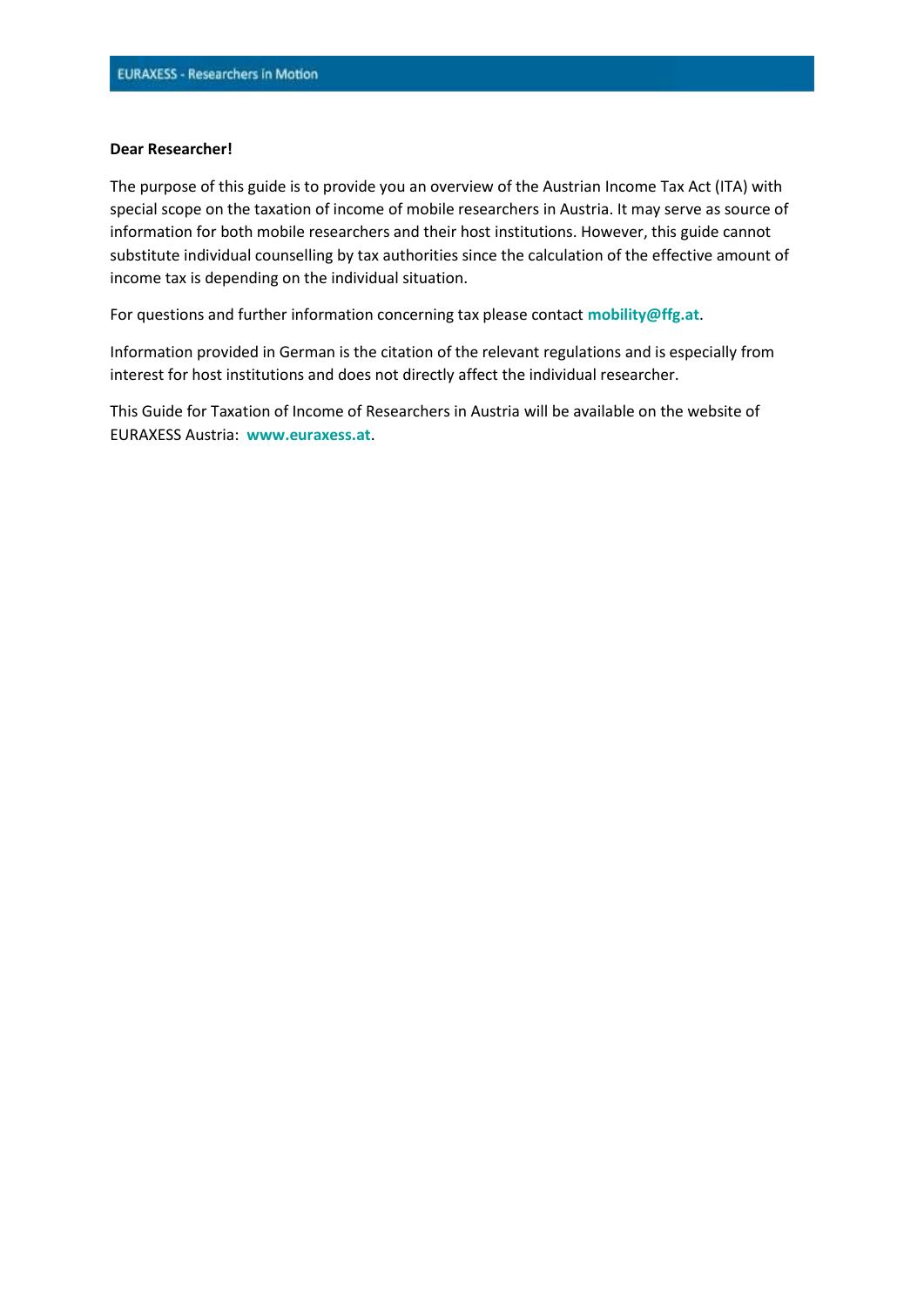#### Content

| $\mathbf{1}$ |  |
|--------------|--|
| $\mathbf{2}$ |  |
| 2.1          |  |
| 2.2          |  |
| 2.3          |  |
| 3            |  |
| 3.1          |  |
| 3.2          |  |
| 3.3          |  |
| 3.4          |  |
|              |  |
| 3.5          |  |
| 4            |  |
| 5            |  |
| 5.1          |  |
| 5.2          |  |
| 6            |  |
|              |  |
| 7            |  |
| 8            |  |
| 9            |  |

 $\sum$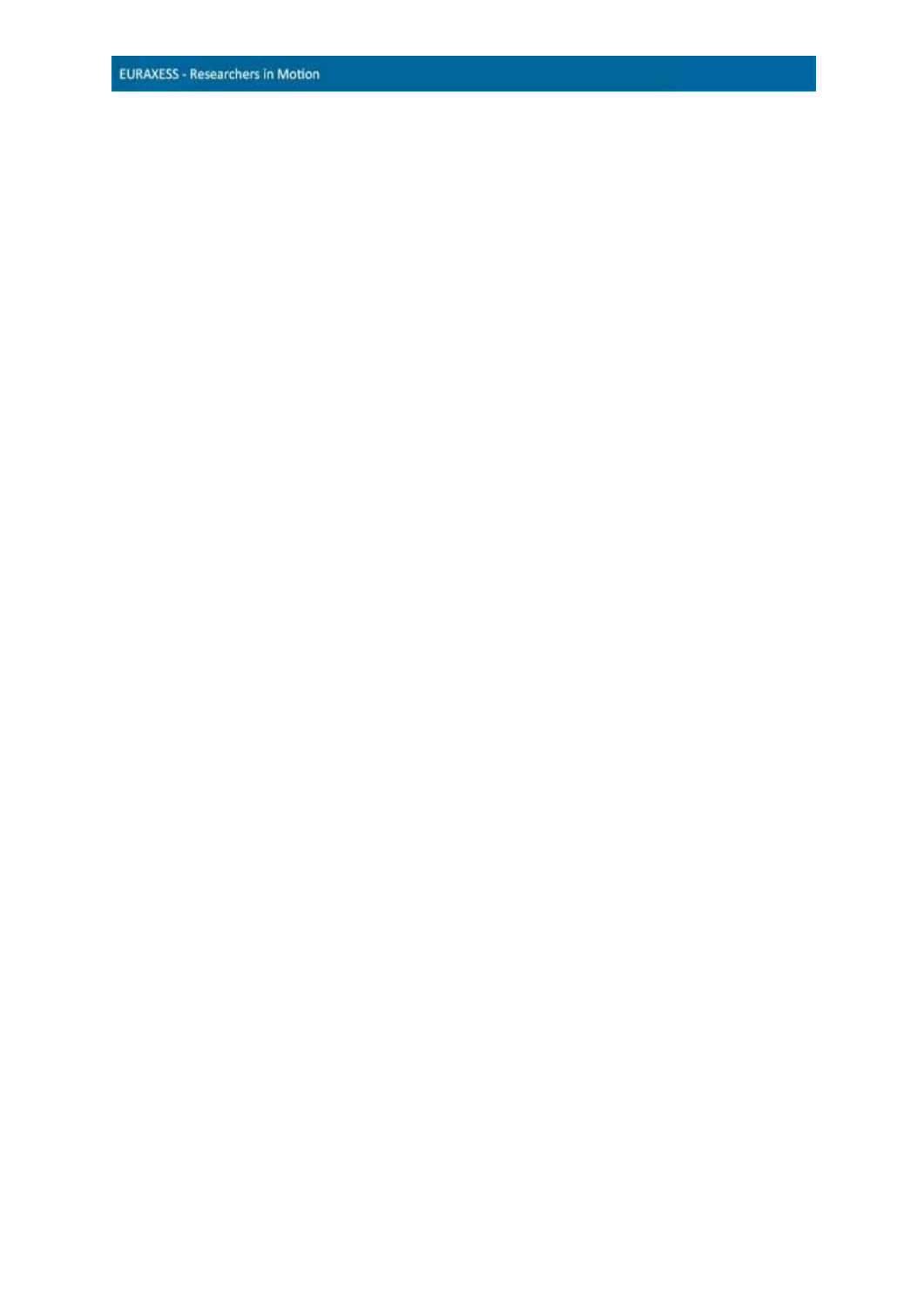

# **1 General Objectives of the Austrian Income Tax Act (ITA)**

Every physical person who has his/her regular residence or habitual abode in Austria is subjected to unlimited liability for tax with all his/her sources of income, either derived from Austria and/or abroad. Unlimited tax liability is constituted if your stay in Austria exceeds 6 month. A limited liability for tax applies to the income of a person if the person does not have regular residence in Austria but derives income from Austria. According to the ITA each person is taxable with his/her own income. The ITA does not know a joint taxation of married couples or households.

The ITA defines seven categories of income that are subjected to taxation. For the purpose of this guide two categories of income do apply to researchers. These categories are income from employment and income from independent personal services (self-employment). The difference between income tax and wage tax is the method of levying. Employers are obliged to deduct the tax from the wage and to transmit it to the tax office. In case of independent personal service an income tax declaration has to be filed by the self-employed person (see below). The tax rate is basically the same for both kinds of taxes.

Income that is not derived from the seven named categories of the ITA is non-taxable income; further the ITA also defines tax-free income and expenses that diminish payable tax amount.

The Austrian tax system is a Pay-as-you-earn System. Austrian tax rates are subject to a progressive system, the more you earn the higher the percentage of your tax. However, the Austrian tax system is considering individual situations (i.e. special expenses, extraordinary burdens) therefore it is possible that you might deduct certain expenses or get back some tax. To get a tax return, an application for employee tax assessment ("Arbeitnehmer/innenveranlagung") has to be filed with the tax office.

It probably occurs that foreign nationals also have to pay taxes in their home countries. Austria concluded bilateral agreements (DTC, "Doppelbesteuerungsabkommen") with several countries to avoid double taxation.

# **2 Stipend or Income**

Basically there are three possibilities how the engagement of a researcher can be awarded. These possibilities are: Stipend/grant/scholarship, independent personal service and employment. The importance of this classification is, whether the received money is tax free or taxable income.

## **2.1 Stipend/Grant/Scholarship**

A stipend is tax-free if it is a remuneration for educational purposes, especially in cases when grants are received for the writing of a Master or PhD thesis and,

- if this work will not be economically exploited,
- no employment contract or independent personal service contract was concluded
- the amount of the grant cannot be seen as substitution of income, this is not case if the grant is not higher than the yearly maximum amount of the Austrian Study Grant ("Studienbeihilfe"; € 8,148 as of May 2013).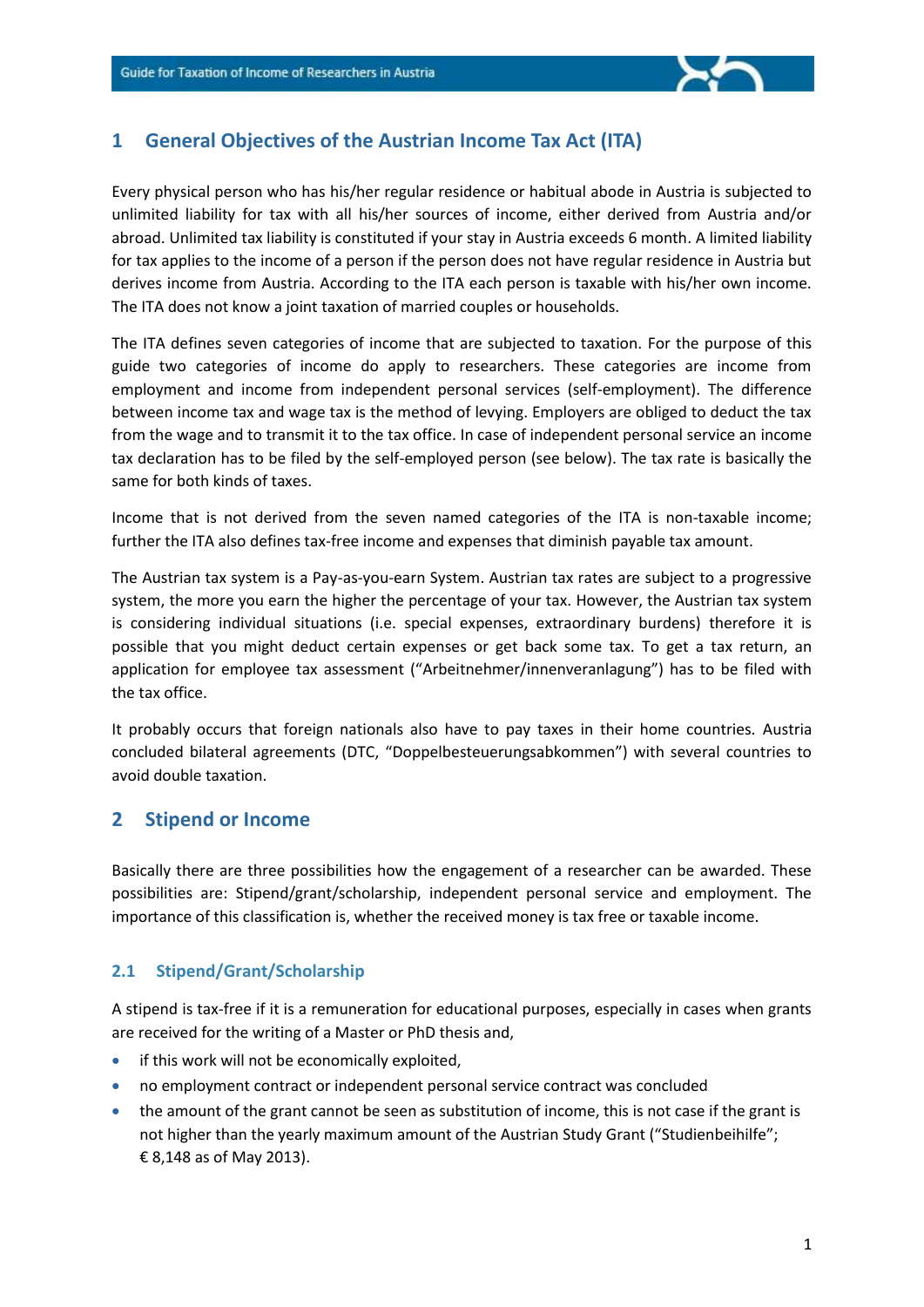If the amount of the paid stipend is higher than € 8,148 per year it is income and is subjected to tax liability. Postgraduate stipends are generally a substitution for income and therefore taxable. Therefore basically all stipends that are granted within the European Framework Programmes (e.g. PEOPLE) are taxable.

*Special information for host institutions / Information für Forschungseinrichtungen*

*aus LStR 2002 zu § 3 EStG 1988*

#### *RZ 34*

*Stipendien, die nach Abschluss einer Ausbildung (Hochschulausbildung oder Universitätsausbildung) ausgezahlt werden (Postgraduate Stipendien, Forschungsstipendien und Habilitationsstipendien) sind grundsätzlich als Einkommensersatz anzusehen. Es ist daher immer von einem Erwerbseinkommen (Einkünfte aus selbständiger Arbeit bzw. im Falle eines Dienstverhältnisses Einkünfte aus nichtselbständiger Arbeit) auszugehen.*

#### *RZ 35*

*Stipendien, die in Rahmen des Mobilitätsprogramme der EU ( …) gewährt werden, stellen infolge der Weisungsgebundenheit, der organisatorischen Eingliederung sowie der Pflicht zur persönlichen Dienstleistung des Stipendiaten Einkünfte aus nichtselbstständiger Arbeit dar, (…)*

Stipends from bodies under public law in Austria and in other EU member states granted in their official function are tax free. Stipends from Bodies under public law in third countries do not fall under this regulation. Further stipends that are received for an engagement in research and science that has to be carried out outside of Austria are tax free.

*Special information for host institutions / Information für Forschungseinrichtungen*

*Aus LStR 2002 zu § 3 EStG 1988*

#### *RZ 37*

*Gemäß § 3 Abs. 1 Z 3 lit. d EStG 1988 sind Bezüge oder Beihilfen aus öffentlichen Mitteln oder aus Mitteln eines Fonds im Sinne des § 4 Abs. 4 Z 5 lit. b EStG 1988 für eine Tätigkeit im Ausland, die der Kunst, der Wissenschaft oder der Forschung dient, von der Einkommensteuer befreit. Die Steuerfreiheit trifft nur dann zu, wenn das Stipendium mit der Auflage verbunden ist, die Tätigkeit im Ausland auszuüben. Sind mit einer Forschungstätigkeit (für die ein Stipendium bezogen wird) lediglich Auslandsaufenthalte verbunden, so sind zwar die diesbezüglichen Aufwendungen (zB Reisekosten oder Tagesgelder) abzugsfähig, das Stipendium selbst fällt aber nicht unter die Steuerbefreiung des § 3 Abs. 1 Z 3 lit. d EStG 1988. Eine Trennung des Stipendiums in einen (steuerpflichtigen) Inlandsteil und einen (steuerfreien) Auslandsteil ist grundsätzlich nicht zulässig. Anders ist vorzugehen, wenn die Richtlinien der Körperschaften öffentlichen Rechts oder der EU vorschreiben, dass bei einem Mobilitäts-Stipendium ein bestimmter und überdies überwiegender Zeitabschnitt im Ausland zuzubringen ist. In diesem Fall ist der für den Auslandsaufenthalt bestimmte Teil des Stipendiums steuerfrei, der Anteil für den Inlandszeitraum jedoch steuerpflichtig (zB die Marie Curie Outgoing International Fellowships - OIF - der EU, grundsätzlich 2/3 der Gesamtzeit im Ausland, 1/3 im Herkunftsland). Zuschüsse zu einer Tätigkeit im Ausland, die der Kunst, der Wissenschaft oder Forschung dienen, sind auch dann steuerfrei, wenn die Zuschüsse zur Bestreitung des Lebensunterhaltes des Zuschussempfängers am ausländischen Tätigkeitsort dienen (siehe auch VwGH 20.02.2008, 2006/15/0171). Bei einer Forschungstätigkeit im Ausland kann – je nach Doppelbesteuerungsabkommen - dem anderen Staat ein Besteuerungsrecht zukommen.*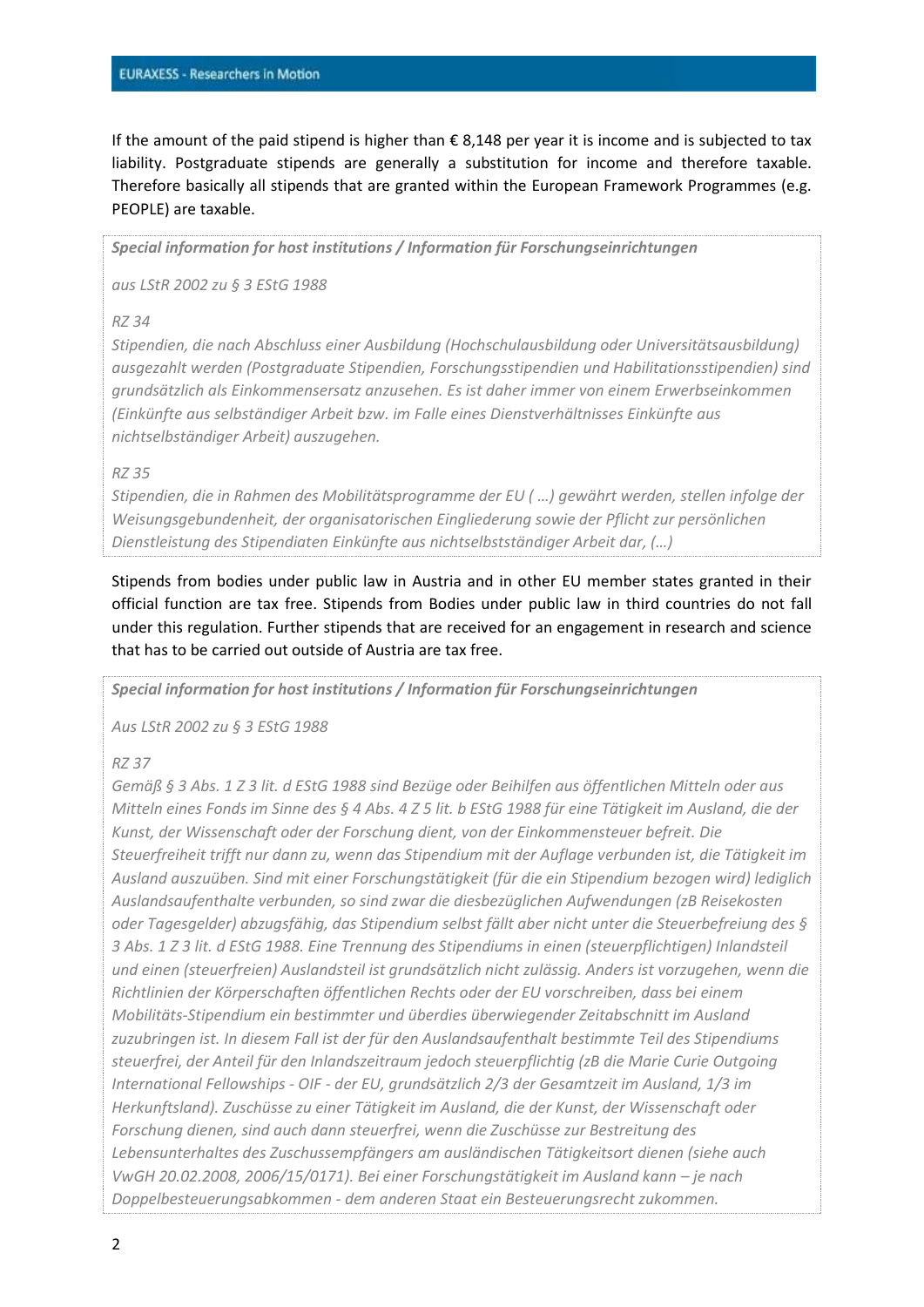

#### *Öffentliche Mittel*

*Gem. § 3 EStG 1988 sind Bezüge und Beihilfen aus öffentlichen Mitteln zur unmittelbaren Förderung Abgeltung von Aufwendungen oder Ausgaben) von Wissenschaft und Forschung und Stipendien (siehe oben) steuerfrei. Ebenfalls steuerfrei sind Stipendien die für eine Tätigkeit in Wissenschaft und Forschung die im Ausland ausgeübt wird.* 

*aus LStR 2002 zu § 3 Abs. 1 Z 3 EStG*

#### *RZ 28*

*"Öffentliche Mittel" sind solche, die von Körperschaften öffentlichen Rechts in Rahmen ihrer öffentlich-rechtlichen Funktion gezahlt werden. Als "öffentliche Mittel" im Sinne des § 3 Abs. 1 Z 3 EStG 1998 kommen darüber hinaus solche Mittel in Betracht, die von Institutionen der EU aus den im Gesetz genannten Gründen gewährt werden. Ausländische Mittel von Drittstaaten sind keine öffentlichen Mittel im Sinne des § 3 Abs. Z 3 EStG 1998.*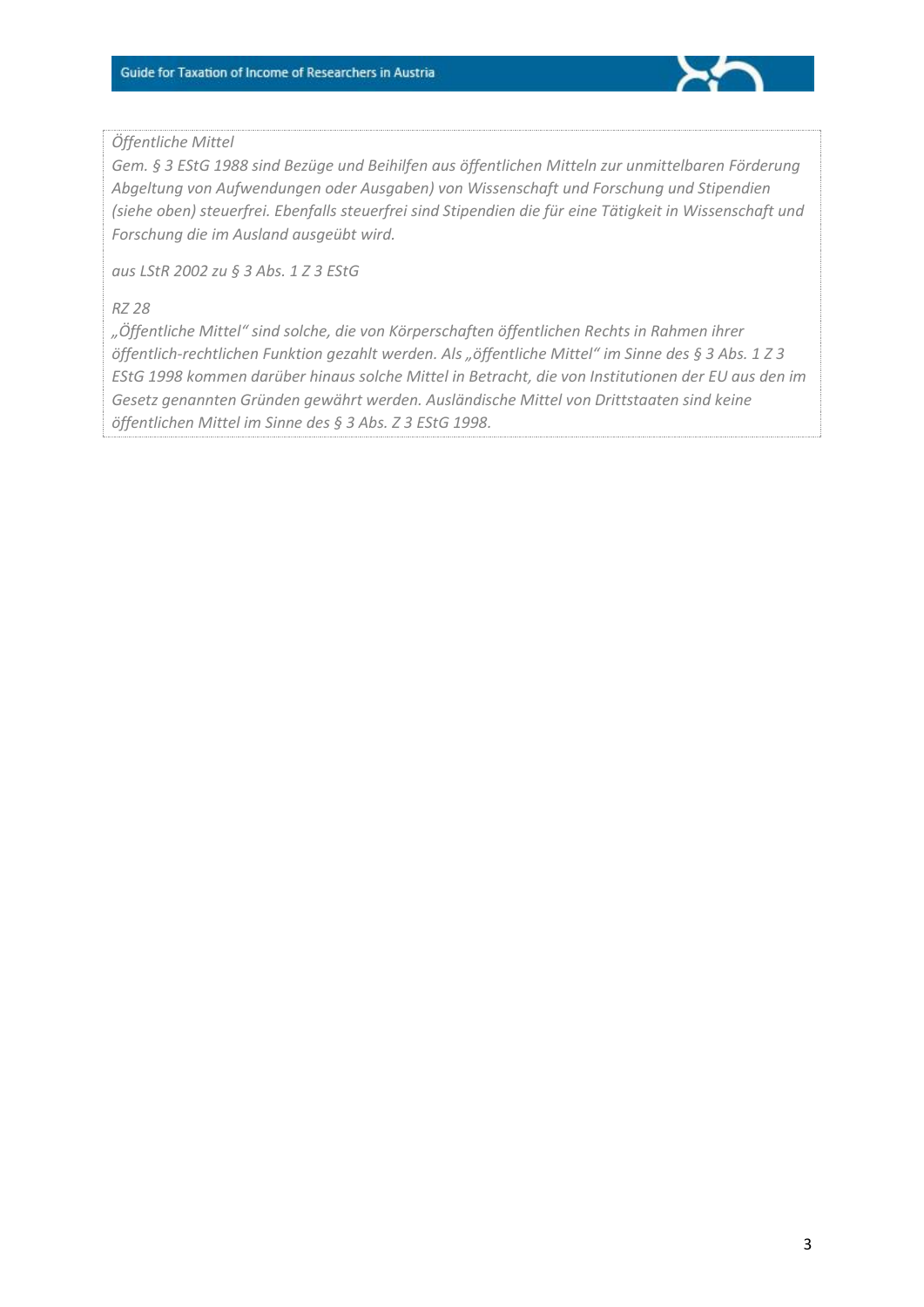#### **2.2 Independent Personal Service/Self-Employment**

In case you take up residence in Austria and you are concluding a contract for work and labor ("Werkvertrag") with your host institution the income you derive is subjected to tax liability. It lies within your own responsibility to file a tax declaration with the Tax Office ("Finanzamt"). The competent authority for your tax declaration is the authority of your place of residence. For detailed information how to file income tax declaration, see below.

In case you do not take up regular residence in Austria but you have an assignment for a job (e.g. for lecturing) and you conclude a "Werkvertag" with your host institution your income is subjected to tax liability. However, the host institution withholds 20% of the agreed amount (withholding tax) and transmits it to the tax authorities. Under certain circumstances persons resident in the EU or EEA may chose that withholding tax is calculated on a net basis to which a flat rate of 35% is applied.

*Special information for host institutions/ Information für Forschungseinrichtungen*

*Abzugsteuer ("Ausländersteuer")*

*Gem. § 99 EStG wird die Steuer von beschränkt Steuerpflichtigen durch Abzugssteuer erhoben. Steuerschuldner ist die Gastinstitution. Die Abzugsteuer beträgt generell 20%.*

*aus EStR 2000 zu § 99 EStG 1988*

#### *RZ 7998*

*Gemäß § 99 Abs. 1 Z 1 letzter Halbsatz EStG 1988 ist ein Steuerabzug bei diesen Einkünften zulässig, (…). Die Bestimmung hat insbesondere die Sicherung des Steueraufkommens zum Zweck; im Zweifel hat zur Vermeidung von Haftungsfolgen ein Steuerabzug zu erfolgen (zur Entlastung mangels Besteuerungsrechts siehe RZ 8022 ff). Der für die Einbehaltung der Abzugsteuer Haftende (der inländische Haftungspflichtige) ist nach Maßgabe der Verordnung BGBl. III Nr.92/2005 (DBA-Entlastungsverordnung) berechtigt (aber abgabenrechtlich nicht verpflichtet), allfällige Steuerentlastungsvorschriften von DBA unmittelbar anläßlich der Auszahlung der Einkünfte zu berücksichtigen, er trägt diesfalls aber die Verantwortung dafür, dass er das Vorliegen der abkommensrechtlichen Entlastungsvoraussetzungen nachzuweisen in der Lage ist. (…)*

#### **2.3 Employment**

If you conclude an employment contract with your host institution your wage is subjected to tax liability. Since the employer is obliged to deduct tax as well as social security contribution before he pays out the wage you do not have any responsibility concerning tax matters. But it might be that you can get back tax because of certain personal circumstances. More information about employee tax assessment see below.

In Austria it is also possible to work on the basis of a so called "Freier Dienstvertrag". This kinds of contract is concluded if you can use the infrastructure of you host institution but you are free to decide when and how you are working. The employer is obliged to pay insurance for you but it lies in your own responsibility to file an income tax declaration, because the income from the "Freier Dienstvertrag" is considered as income from self-employment.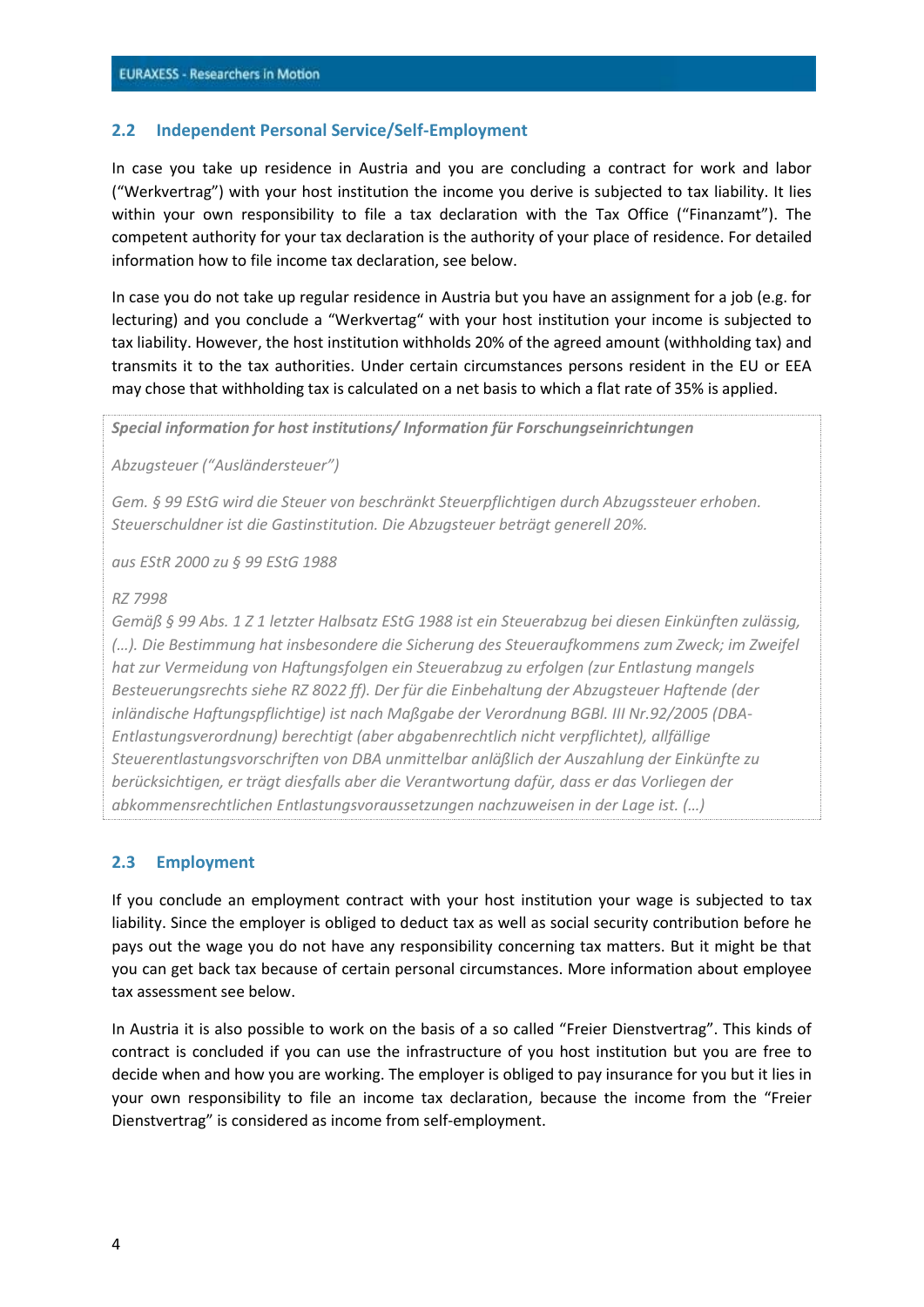

## **3 Income Tax Declaration / Employee Tax Assessment**

In case of independent personal service you are obliged to file an income tax declaration if your income from independent personal service exceeds € 11,000 per year. You have to file your income tax declaration until the 30<sup>th</sup> of April of the year following the year the income was derived. If you file your tax declaration electronically ("FinanzOnline") you have to file the tax declaration until the  $30<sup>th</sup>$  of July of the year following the year the income was derived. The tax office in charge of your tax declaration is depending on your place of residence.

In case you have mixed income, that means income from employment and from independent personal service, and if the part of income for personal service is more than € 730 per year, you have to file an income tax declaration if the total amount of both incomes exceeds € 12,000 per year.

In case of employment it is recommendable to voluntarily file an employee tax assessment ("Arbeitnehmer/innenveranlagung") if you have income-related expenses, special expenses and/or extraordinary burdens. Further if your employer did not take into account a sole-earner or single parents tax credit, etc. An employee tax assessment can be filed anytime with retrospective effect for 5 years either electronically or filling an application in hard copy (applications forms are available at the tax office or by e-mail order)

Also a non-resident subject to limited tax liability has to file an income tax return in Austria, if requested by the tax office or if the aggregate amount of income on which no Austrian withholding tax at source is levied exceeds € 2,000. An amount of € 9,000 has been added to the tax assessment base of persons with limited liability for tax. This amount is not taken into account in standard payroll accounting. The reason for the above is that the non-taxable minimum income (subsistence e level) of the country of residence must be taken into account. Persons with limited liability for tax thus have a non-taxable income base of  $\epsilon$  2,000. EU/EEA citizens who do not have a place of residence in Austria but receive their income mainly in this country can apply for an unlimited liability for tax. In this case the amount of € 9,000 need not be added for the tax assessment.

IMPORTANT: For all expenses claimed, receipts have to be provided except for lump sum amounts. Original receipts should be kept for at least 7 years, in case the tax authorities ask for them.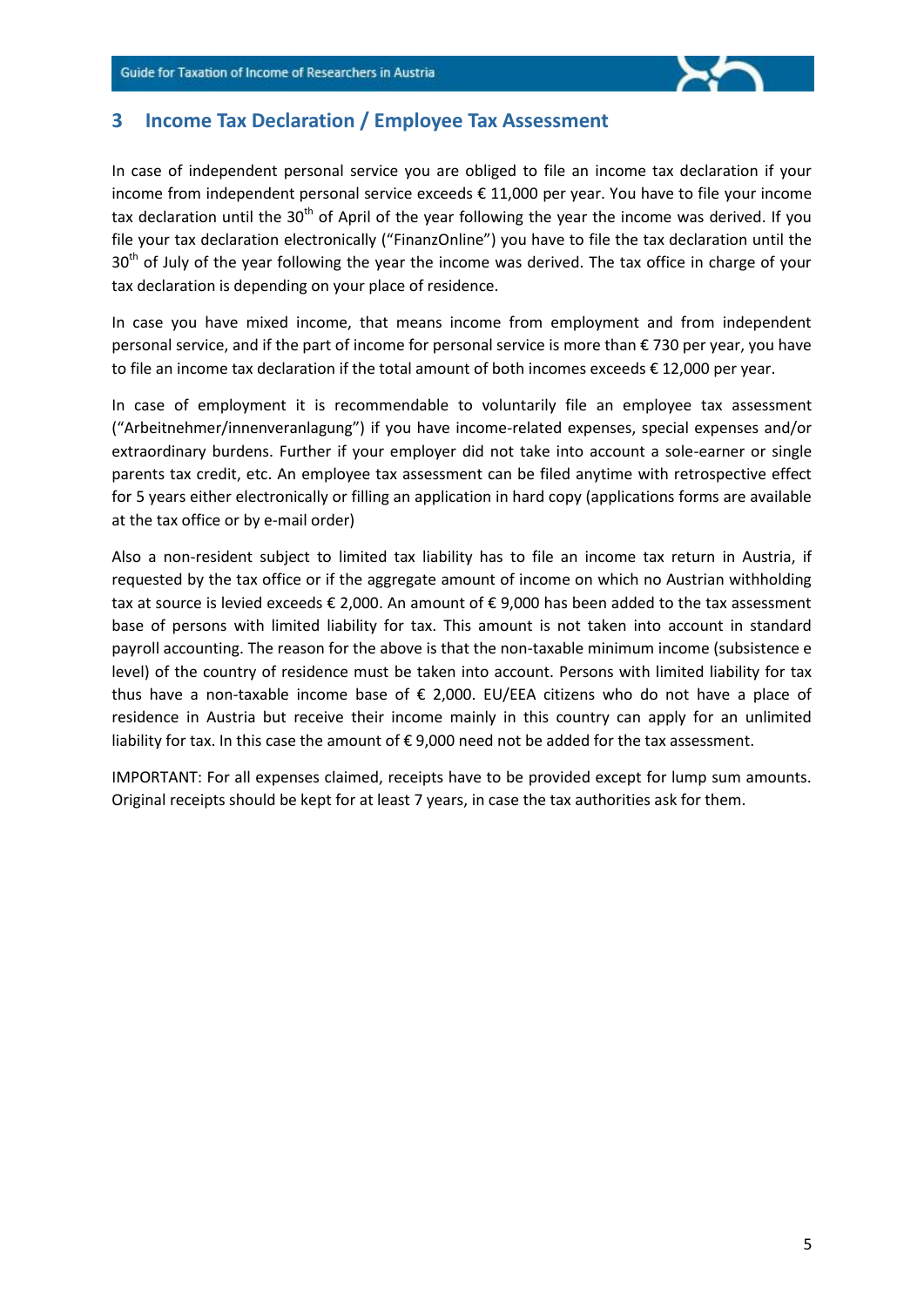#### **3.1 General Scheme and Tax Rates**

Taxable income is the total amount of income from all categories according to the Income Tax Act (ITA) derived in one calendar year after deduction of special allowances and extraordinary expenses. The actual tax rate might be diminished by deduction of tax credits. The tax year corresponds to the calendar year.

Basic calculation scheme for Income tax:

Income from all categories of the ITA (employment and independent personal service)

- **= Total amount of income**
- Special expenses
- Extraordinary Burdens
- **= Taxable income** x Tax Rate (Table 1)
- = Tax amount
- Tax credits
- = Tax to be paid

Table 1: Tax rates (as of 2013)

| %     | Income per year      |
|-------|----------------------|
|       | up to € 11,000       |
| 36,5  | € 11,000 to € 25,000 |
| 43.21 | € 25,000 to € 60,000 |
| 50    | above € 60,000       |

The named tax rates are Marginal Tax Rates ("Grenzsteuersatz") that describe the tax rate you have to pay for the last Euro of your yearly income. This is a result of the progressive system of the ITA. The first  $\epsilon$  11,000 are not taxable, the next  $\epsilon$  14,000 are taxable with 36.5 % ( $\epsilon$  5,110), the next € 35,000 are taxable with 43.21 %, the part of the income that exceeds € 60,000 is taxable with 50 %.

| To calculate your tax you may apply following formula (§ 33 Abs. 1 ITA, as of 2013): |                                                         |  |  |  |  |
|--------------------------------------------------------------------------------------|---------------------------------------------------------|--|--|--|--|
| € 11.000 to € 25.000:                                                                | $(income - 11,000)$ x 5,110<br>14,000                   |  |  |  |  |
| € 25.000 to € 60.000:                                                                | $(income - 25,000) \times 15,125$<br>$+5.110$<br>35,000 |  |  |  |  |
| above € 60.000:                                                                      | $(income - 60,000) \times 0.5 + 20,235$                 |  |  |  |  |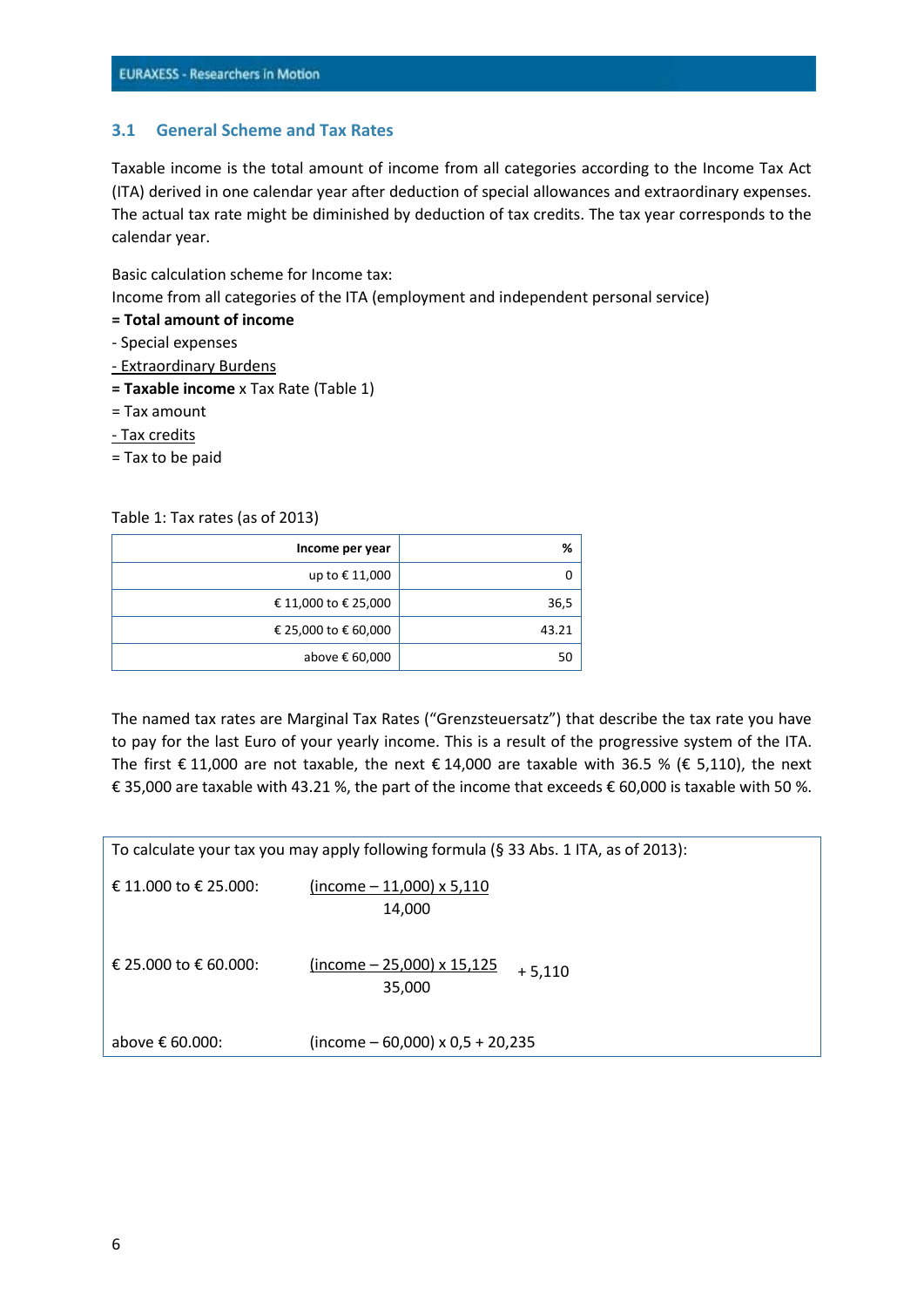

#### **3.2 Income-related Expenses**

Income-related expenses are connected to the professional engagement of the tax payer. Incomerelated expenses are deductable if the expenses are caused by employment. Certain income-related expenses are deducted directly by the employer, e.g. social security contributions. Every employee is entitled for the deduction of a lump sum of € 132 per year of income-related expenses regardless if you actually had expenses or not.

Deductible expenses are e.g.:

- **•** Studying fees
- Computer and Internet
- Work clothes
- **•** Specific literature
- Language course
- Costs of basic, further and re-training
- Transportation deduction (if you have to commute from your home to your work place)
- Two household and trips home
- **•** Travel costs

#### **3.3 Special Expenses**

Special expenses are expenses that are not related to the professional engagement of the tax payer but result from his/her private sphere. The ITA defines Special expenses that can be deducted are defined in the ITA. Special expenses can be fully deducted or up to certain extent of the spent amount.

Deductable expenses are e.g.:

- Private health, life and accident insurance premiums within the overall maximum amount
- Contributions to pension funds and pension insurance premiums within the overall maximum amount
- Expenses for construction and renovating residential buildings within the overall maximum amount
- Contributions to qualified churches and religious communities maximum amount of € 200
- Donations to certain charitable organisations up to 10% of the earnings of the current year
- Expenses for private tax advice to an unlimited extent

Special expenses can be claimed up to an overall maximum amount of € 2,920 per person and year. This amount is doubled up for sole-earners and single parents. If you have at least three children this amount is raised up to another € 1,460. Special expenses within the maximum amount have a fiscal effect only to the extent of one fourth.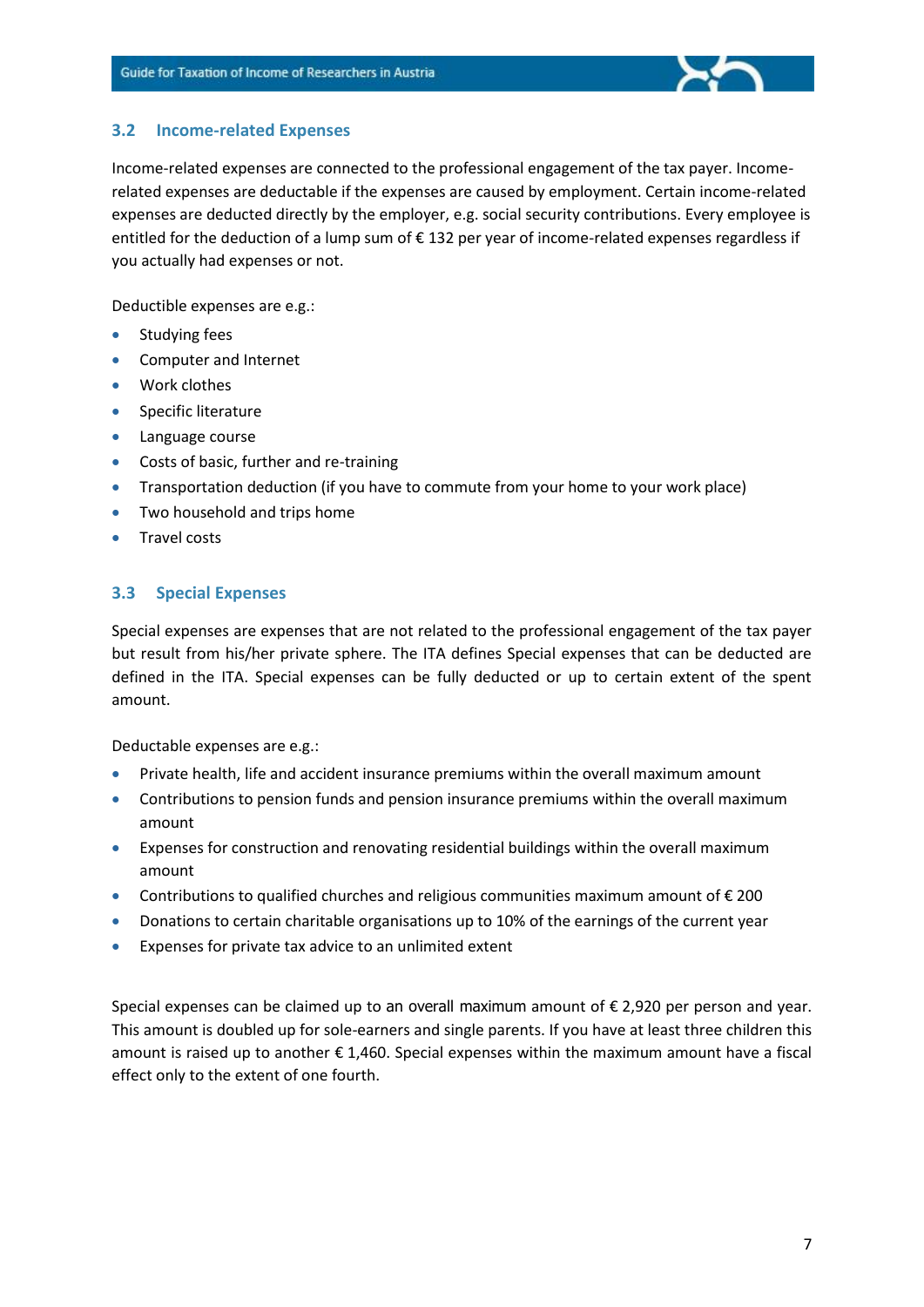#### **3.4 Extraordinary Burdens**

Extraordinary burdens are expenses that are not in connection with the professional engagement of the tax payer, is resulting out of the individual situation of the tax payer, is necessary and does affect his/her economic performance.

Extraordinary burdens are e.g.:

- **•** Doctors' fees and hospital costs
- Expenses for medical treatment and medicine
- Expenses for dental treatment
- Expenses for therapeutic aids
- Costs of childbirth
- Costs for child care

Generally you have to bear a certain amount of the costs by yourself. The amount of the deductible costs is graded according to the amount of your income.

| Income per year      | %  |
|----------------------|----|
| up to €7,300         | 6  |
| € 7,300 to € 14,600  | 8  |
| € 14,600 to € 36,400 | 10 |
| above € 36,400       | 12 |

Table 2: Retention rates (percentage of your income to bear by yourself; as of 2013)

#### **3.5 Tax Credits**

Tax credits reduce the amount of tax you have to pay.

Tax credits are:

- Sole-earner credit and single-parent credit, depending on the number of children, minimum € 494 per year
- Employee tax credit € 54 per year
- Cross border tax credit or cross-border worker's tax credit: € 54 per year
- Transportation tax credit € 291 per year
- Child-tax-credit: € 58,40/month/child or a child-alimony-tax-credit: € 29,20 to 8,40/month/child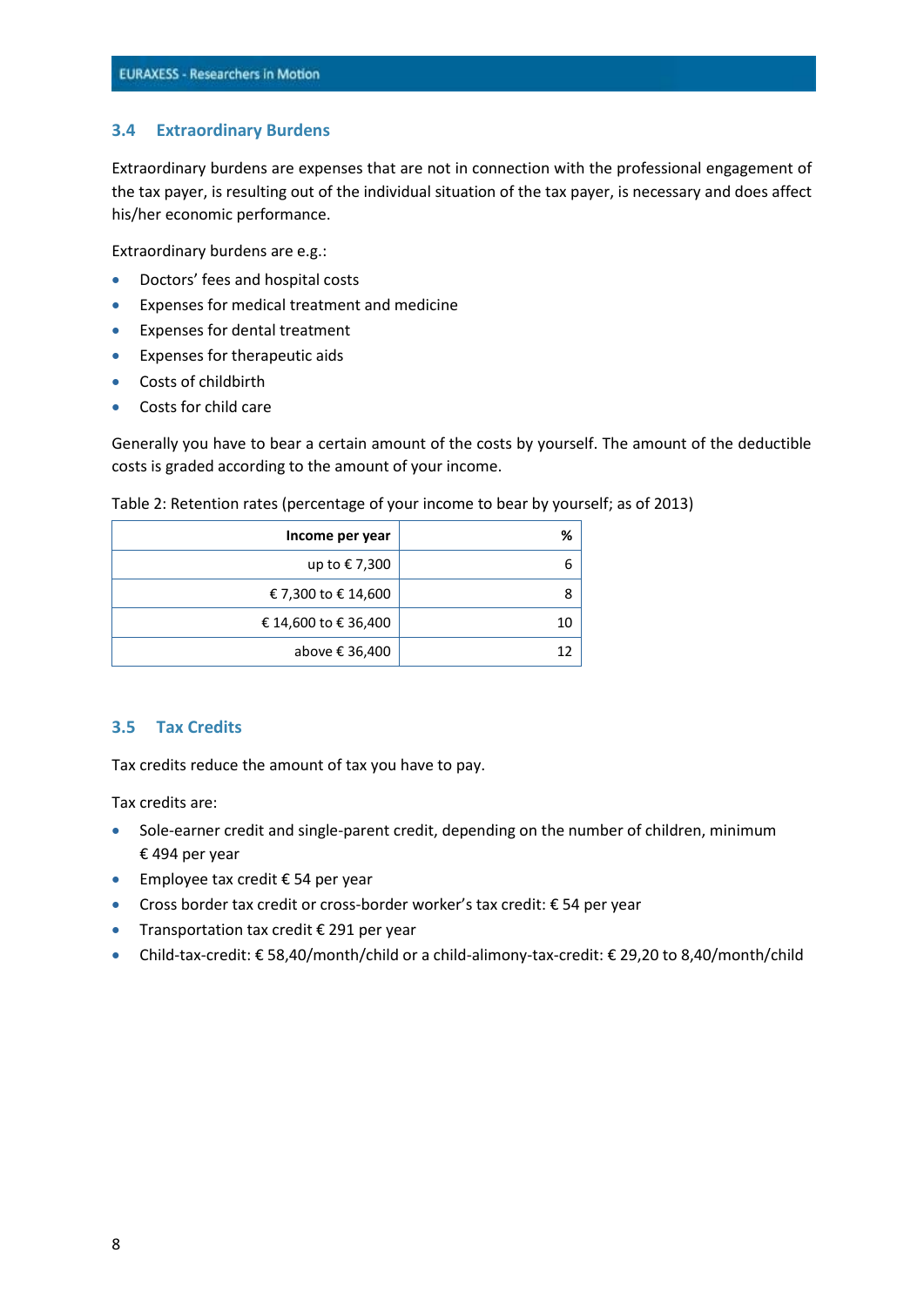

In case your income derived in Austria was taxed in Austria you may get back the tax in whole or partially, if Austria has concluded a Double Taxation Convention (DTC) with your country of residence. Austria has concluded more than 80 double taxation agreements. Basically the treaties follow the OECD Model Tax Convention. The treaties define the residing state, which state has taxing rights and the methods of avoiding double taxation.

Austria concluded DTC with the following states:

| Albania            | Germany              | Morocco      |
|--------------------|----------------------|--------------|
| Algeria            | Greece               | Moldavia     |
| Armenia            | <b>Great Britain</b> | Mongolia     |
| Australia          | Hong Kong            | New Zealand  |
| Azerbaijan         | Hungary              | Nepal        |
| <b>Bahrain</b>     | India                | Netherlands  |
| <b>Barbados</b>    | Indonesia            | Norway       |
| <b>Belarus</b>     | Iran                 | Qatar        |
| Belgium            | Ireland              | Pakistan     |
| <b>Belize</b>      | Israel               | Philippines  |
| Bosnia-Herzegovina | Italy                | Poland       |
| <b>Brasilia</b>    | Japan                | Portugal     |
| <b>Bulgaria</b>    | Kazakhstan           | Romania      |
| Canada             | Kyrgyzstan           | Russia       |
| China              | Republic of Korea    | San Marino   |
| Croatia            | Kuwait               | Saudi Arabia |
| Cuba               | Latvia               | Sweden       |
| Cyprus             | Libya                | Switzerland  |
| Czech Republic     | Liechtenstein        | Serbia       |
| Denmark            | Lithuania            | Singapore    |
| Egypt              | Luxemburg            | Slovakia     |
| Estonia            | Macedonia            | Slovenia     |
| Finland            | Malaysia             |              |
| France             | Malta                |              |
| Georgia            | Mexico               |              |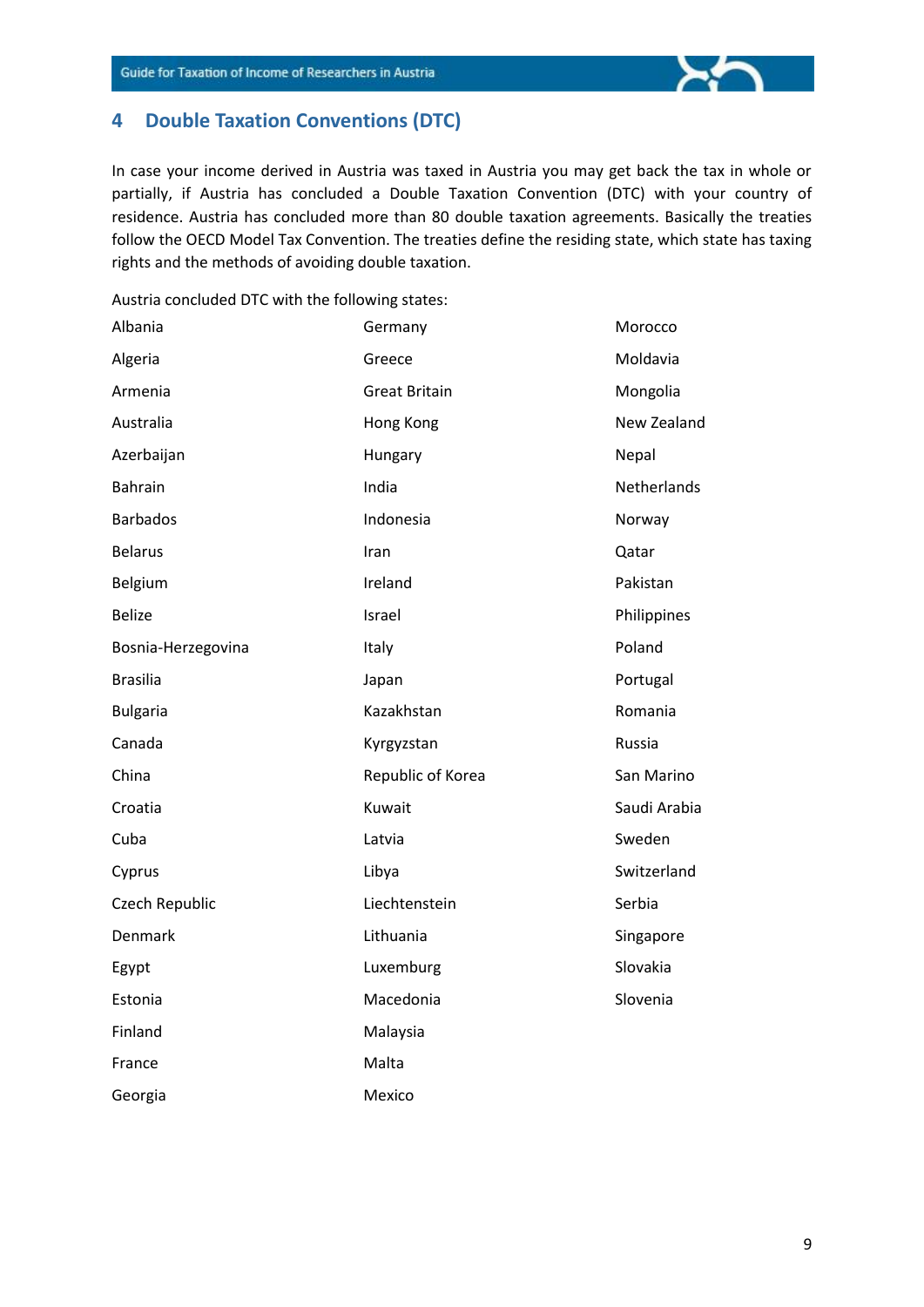Austria concluded DTC with the following states (continued):

| Spain        | Tunisia        | Uzbekistan |
|--------------|----------------|------------|
| South Africa | Turkey         | Venezuela  |
| Syria*       | Turkmenistan** | <b>UAE</b> |
| Tajikistan** | Ukraine        | Vietnam    |
| Thailand     | USA            |            |

\* signed but not in force yet

\*\* amendment signed but not in force yet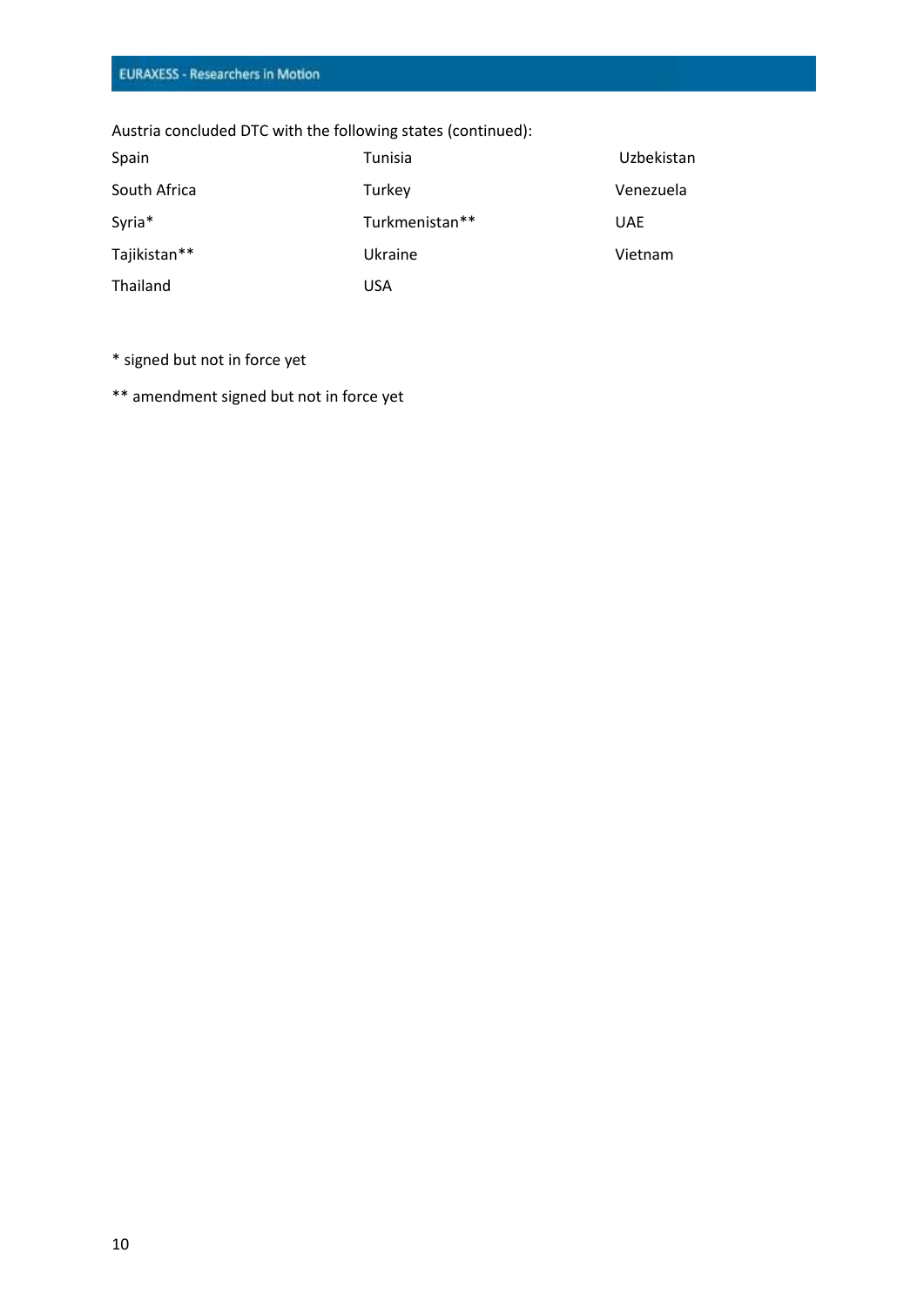

**EURAXESS - Researchers in Motion** [www.ec.europa.eu/euraxess](http://www.ec.europa.eu/euraxess) is a pan-European web portal providing access to a wide range of information and support services for researchers wishing to pursue research careers in Europe.

EURAXESS supports the mobility of researchers:



**EURAXESS Jobs** is a job database with constantly updated job vacancies for researchers throughout Europe.



**EURAXESS Services** assist researchers and their families in organising their stay in a foreign country.



**EURAXESS Rights** (European Charter for Researchers & Code of Conduct for the Recruitment of Researchers) set out the rights and duties of researchers and their employers.



**EURAXESS Links** is a networking tool for European researchers working outside Europe (USA, Japan, China, India, ASEAN - Association of South-East Asian Nations [Singapore, Indonesia, Thailand, and Malaysia], Brazil).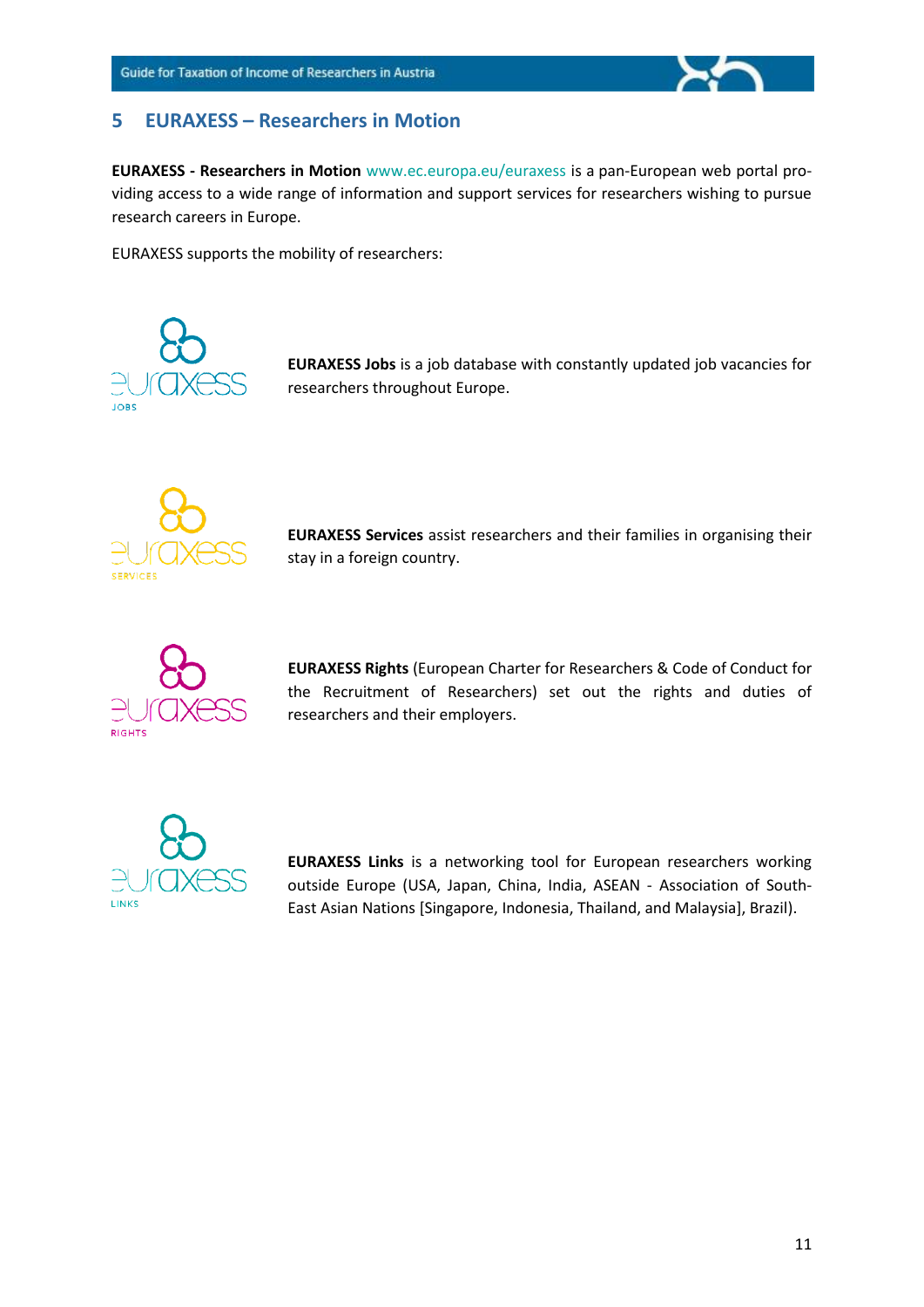#### **5.1 EURAXESS Austria**

**EURAXESS Austria [www.euraxess.at](http://www.euraxess.at/)** represents a national extension of the EURAXESS - Researchers in Motion web portal. EURAXESS Austria provides access to current and comprehensive information on all questions essential to the mobility of researchers and their families.

Information on the following areas is available:

- Research funding
- Research job opportunities
- Legal issues (visa, work permits, entry and residency conditions, social security, tax issues)
- Administrative and cultural issues (housing, language courses, childcare, ...)
- Austrian research landscape (wide scope of research institutions and activities across Austria)
- Women in science (promotion of women, strategic information, activities, databases)
- Access to EURAXESS portals of other countries
- Contact details of EURAXESS Services Centres

#### **5.2 The Network of EURAXESS Services Centres**

The mission of EURAXESS Services is to provide comprehensive and up-to-date information and personalized assistance to all researchers and their families seeking advice in issues relating to their relocation across borders. EURAXESS Services Centres provide information and assistance in matters such as entry conditions, visa, work permits, recognition of diplomas, job opportunities, salaries, taxation, pension rights, healthcare, social security, accommodation, day care, schooling and language courses. There are currently more than 200 Services Centres in 40 European countries.

#### The **Austrian network of EURAXESS Services** consists of

#### **two Bridgehead Organisations, which also act as Services Centres**

 *Austrian Agency for International Cooperation in Education and Research (OeAD-GmbH)* **[info@oead.at](mailto:info@oead.at)**, **[www.oead.at](http://www.oead.at/)**

The OeAD is the contact point for detailed questions concerning legal issues, entry, residency and work permits as well as the Austrian Database for Scholarships and Research Grants **[www.grants.at](http://www.grants.at/)**.

*Austrian Research Promotion Agency (FFG)* **[mobility@ffg.at](mailto:mobility@ffg.at)**, **[www.ffg.at](http://www.ffg.at/)**

The FFG is responsible for detailed information concerning social security rights and taxation.

#### **and 33 EURAXESS Service Centres**

These research support units and international offices at Austrian universities and universities of applied sciences as well as regional consultancy and information offices which provide support for regional and practical requests. Contact persons and addresses can be found at **[www.euraxess.at](http://www.euraxess.at/)** in the section "Service for you!".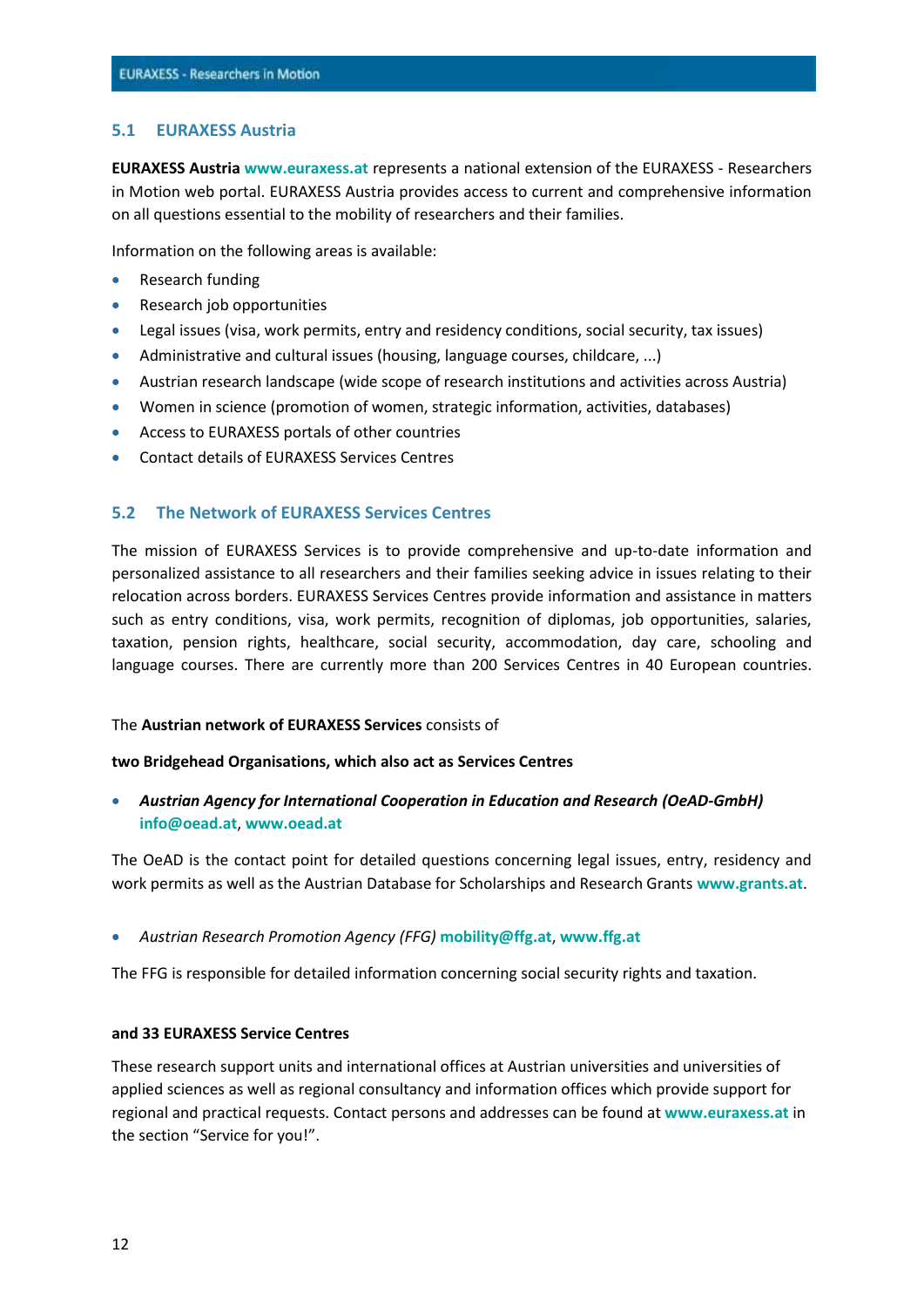

# **6 Glossary**

**Austrian Study Grant ("Studienbeihilfe")** is financial support granted from the Austrian Government for students from economically weak families.

**Double Taxation Conventions (DTC)** are bilateral agreements between Austria and another country either to avoid taxation of the same income of a person who resides in another country than the country the income is derived or if a person has income from other countries than in the country he/she is residing.

**Employee tax assessment ("Arbeitnehmer/innerveranlagung")** in case of employment the employer is obliged to deduct wage tax and to transmit it to the fiscal authority. In case you have expenses (e.g. cost for medical treatment) the employer does not take into account. It is possible to claim part of this these costs back by filing an application for employee tax assessment.

**Employment** based on an employment contract. Employment obliges you to personal, repeated and regular presence and work in a fixed place of work (e.g. Monday to Thursday, 9:00 to 12:00 on the premises of the XY institution) and you have to follow personal instructions of your employer. Your employer is obliged to report your employment to the National Insurance for the time of your employment and to deduct the appropriate taxes from your salary.

**Extraordinary burdens** Certain expenses may be considered as extraordinary expenses if these expenses are inevitable and if these expenses do affect the economic situation of the person e.g. alimony payments, medical expenses.

**Income tax** is assessed on basis of the information of the income tax return application a person filed, e.g. because of self-employment, this procedure also applies if a person is employed and has income from other categories of income, e.g. income from self-employment, capital investments.

**Independent personal service/self-employment**: In this case you owe your contracting partner the supply of a specified service/result; in carrying out this job you are not bound to fixed working hours and/or a fixed place of work. You are paid for the pieces of work/for the result you accomplish. With a contract for work and labour ("Werkvertrag") you will – since you are self-employed – not be insured with National Insurance by your contractor nor will he/she deduct taxes. It is your obligation to report to the respective authority for tax and insurance.

**Limited liability for tax** means that only income from Austrian sources is subjected to the Austrian tax regime.

**Residence/habitual abode** is constituted if a person intends to stay in Austria not just temporarily and circumstances indicate that a person intends to stay for a longer period of time; in any case if a person stays longer than 6 month unlimited tax liability applies dated back to the beginning of the stay.

**Research(er)** The Austrian law does not clearly define what "research" is but refers to the Frascati Manual, OECD 2002. According to this definition researcher are *"professional engaged in the conception or creation of knowledge, products, processes, methods and systems, and in the management of the projects concerned."*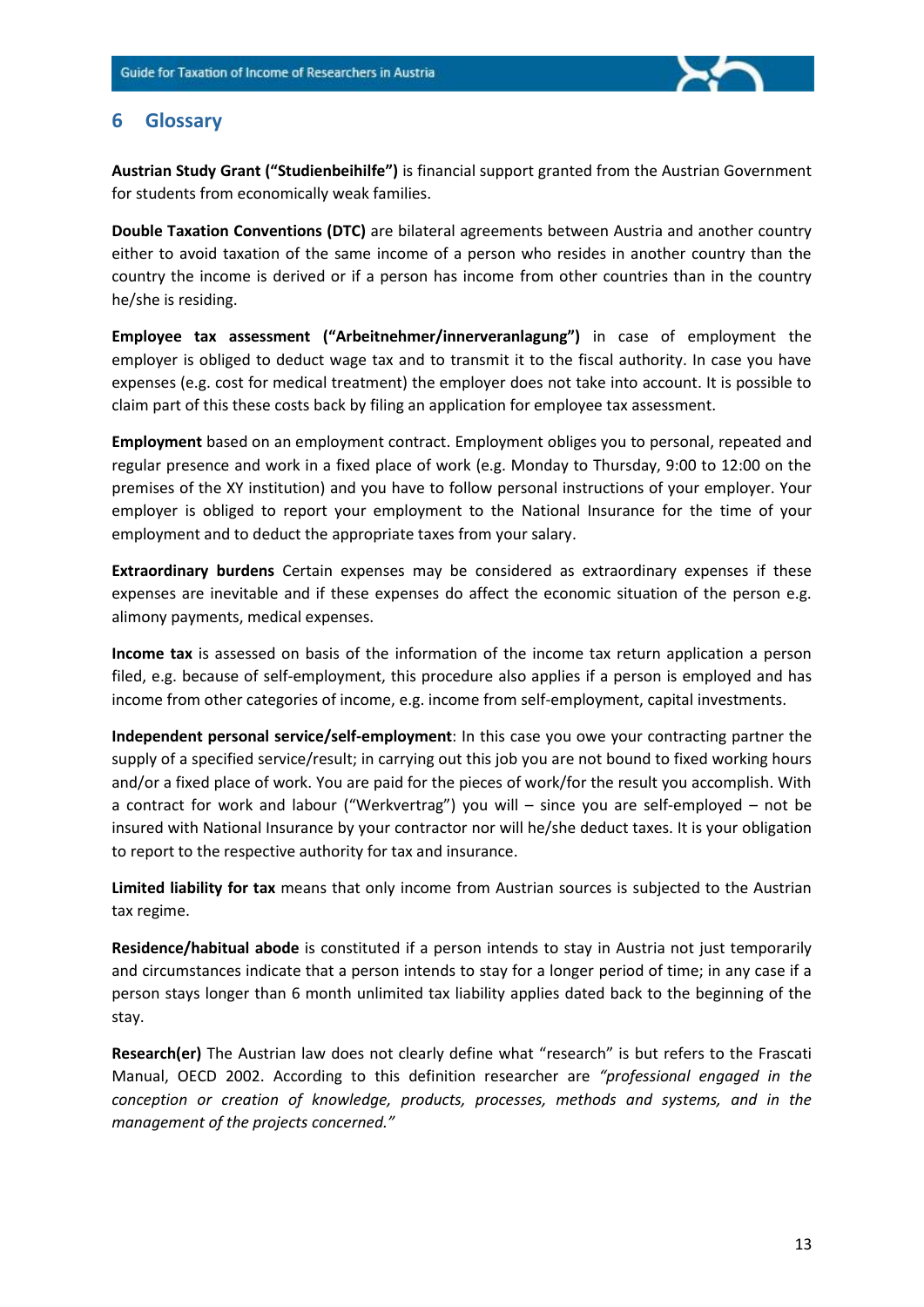**Unlimited liability for tax** means that income from sources from Austria and outside of Austria is subjected to the Austrian tax regime.

**Special expenses** are certain expenses defined by the ITA defines that decrease the taxable income e.g. insurance premiums, donations to certain humanitarian organisations, church tax payments.

**Stipend/grant/scholarship** is a subvention for a certain educational purpose or research project. All three terms are equally used for the means of this guide.

**Tax credits** reduce the calculated tax amount.

**Wage tax** is the part of income tax the employer is obliged to withhold and to transfer to the competent tax authority.

**"Werkvertrag"** (contract for work and labour) is the contractual basis for independent personal service.

# **7 Abbreviations**

DTC ……………………………… Double Taxation Convention

ITA ..………………………….…. Austrian Income Tax Act

#### **8 Links**

Austrian Federal Ministry of Finance: **[http://english.bmf.gv.at/Ministry/\\_start.htm](http://english.bmf.gv.at/Ministry/_start.htm)**

Austrian Government Help Service: **[www.help.gv.at/Content.Node/HELP-FC.html](http://www.help.gv.at/Content.Node/HELP-FC.html)**

EURAXESS Austria: **[www.euraxess.at](http://www.euraxess.at/)**

Austrian Research Promotion Agency: **[www.ffg.at](http://www.ffg.at/)**

Austrian Agency for International Cooperation in Education and Research: **[www.oead.at](http://www.oead.at/)**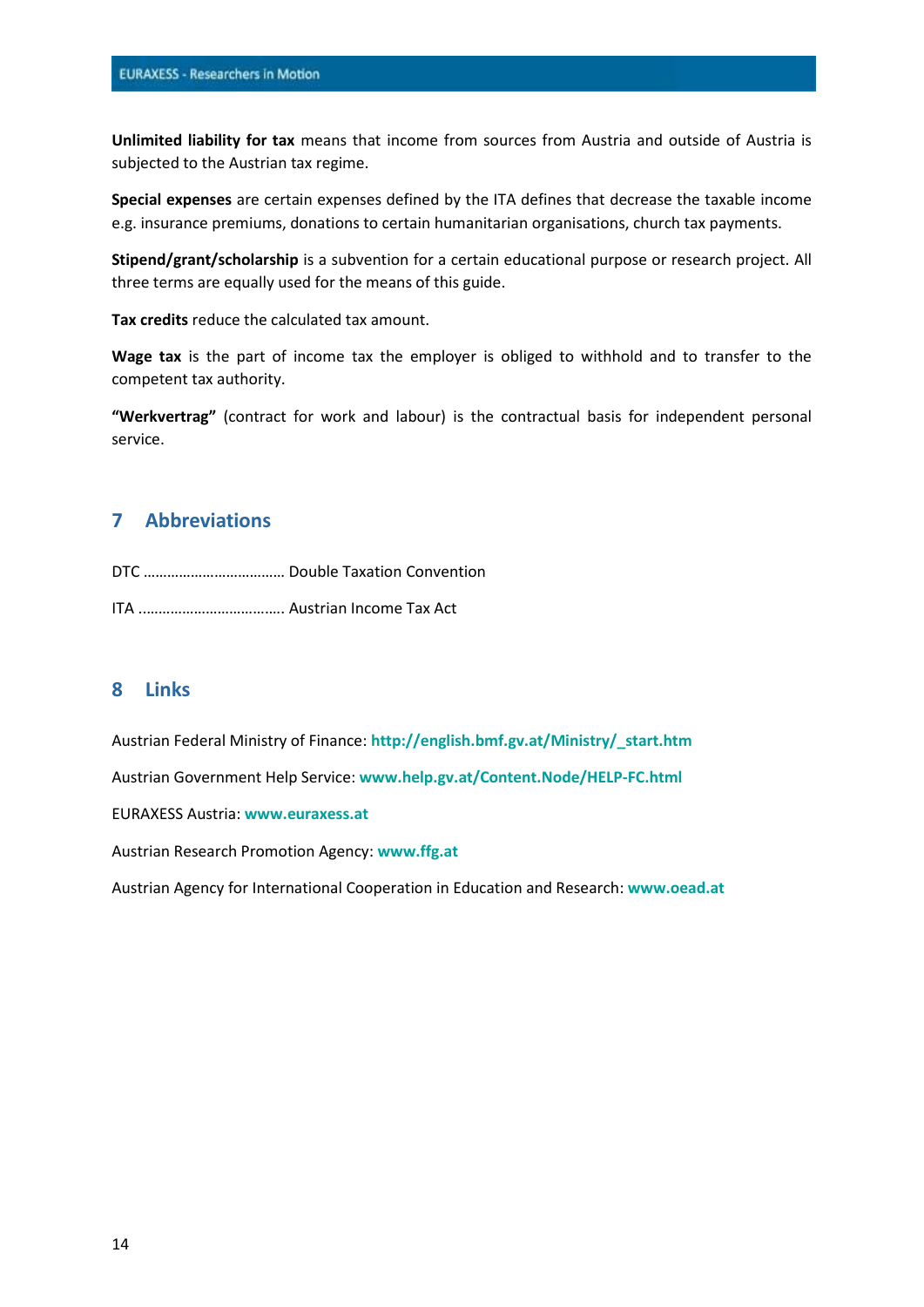

Einkommensteuergesetz 1988, **[http://www.ris.bka.gv.at](http://www.ris.bka.gv.at/)** (as of 11.11.2013; in German only)

The 2009 Tax Book. Advice on the Tax Assessment for Employees in 2008, **[http://english.bmf.gv.at/Publications/Stb-Englisch\\_09\\_28.1.WEB.pdf](http://english.bmf.gv.at/Publications/Stb-Englisch_09_28.1.WEB.pdf)**

The Austrian Personal Income Tax and Corporate Income Tax 2009, **[http://english.bmf.gv.at](http://english.bmf.gv.at/)**

Income Tax Guidelines 2000, **[https://findok.bmf.gv.at](https://findok.bmf.gv.at/)** (in German only)

Wage Tax Guidelines 2000, **[https://findok.bmf.gv.at](https://findok.bmf.gv.at/)** (in German only)